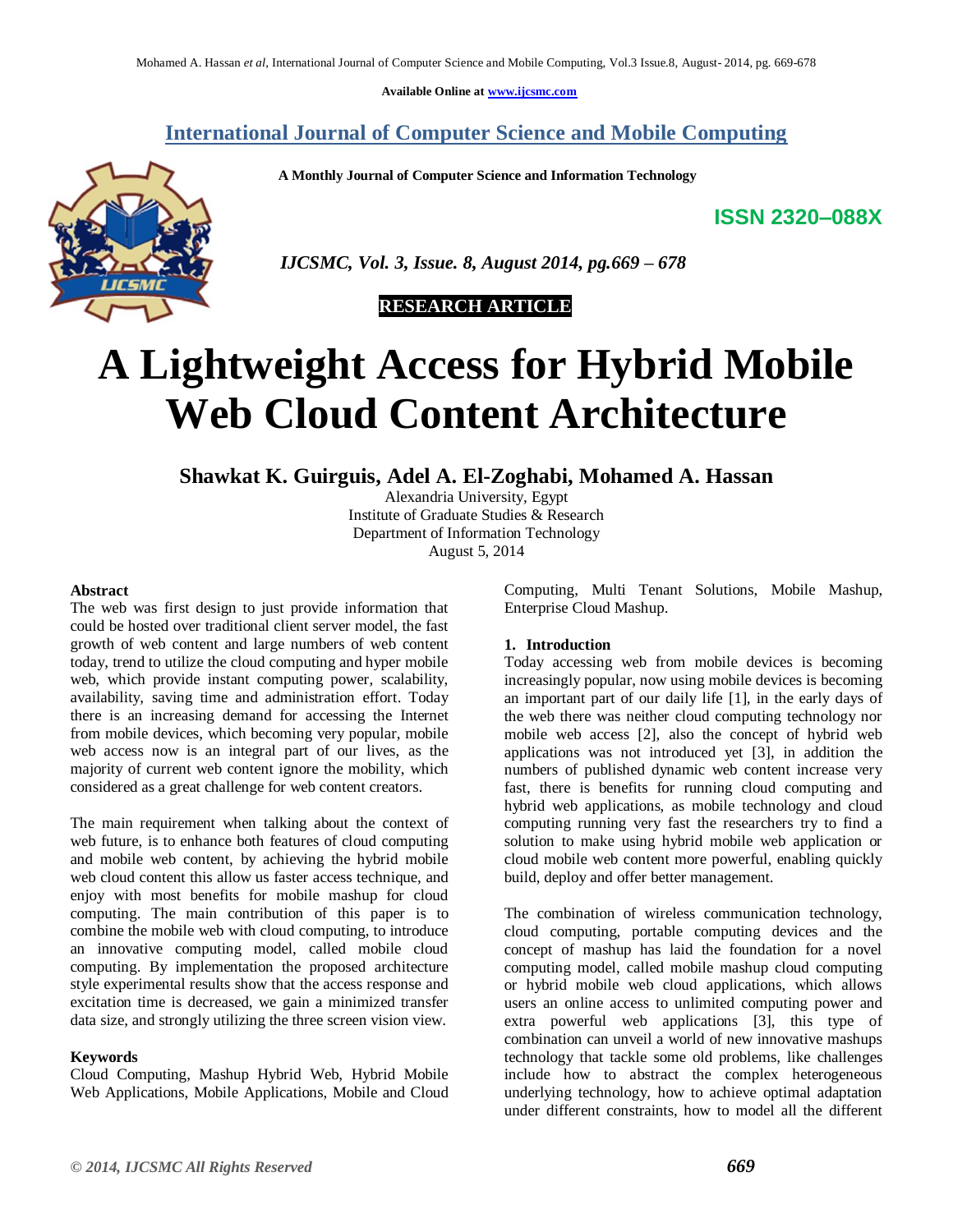parameters that influence the performance and interactivity of the application, how to integrate computation and storage with the cloud while preserving privacy and security.

Architecture style introduced a general purpose model for hybrid mobile web cloud content, which could be more popular and easy to be used by most webmasters [4], web designers and offer a fancy mobile mashup for cloud computing, as the most web contents model is moving very fast towards Content Management Systems (CMS) web applications. Previously we introduced the lightweight architecture for mobile web content access (LAMWEC), this was a part of large work and now the proposed architecture style is considered as an innovative contribution that will help moving the world into faster mobile mashup web content implementation and publishing.

LAMWEC will provide us with more stable web with extra uptime, remove the administrative burden, and simplify mobile web site content development through employing the hybrid web application technology using cloud model that will host the application core, and weaving this with the traditional servers that will host separate unique web contents, to offer a fancy mobile mashup cloud computing or hybrid mobile web cloud content with faster access technique, the main idea is to have an architecture style that is not too complicated for casual users, and powerful enough for professional users. LAMWEC try to address a proper architecture style to provide integration between all the previous issues and to offer the solution in one single CMS system.

CMS kernel core system will enjoy with the huge power of cloud networks, architecture style allow you to enjoy the cloud power for system core for server side, and access web content from normal desktop or mobile device, with best treatment for mobile devices. We aim to set new custom rules for enhancing mobile web content accessing that run from cloud computing system [5], this is to optimize the data transfer size to provide a new mobile content web browsing model, good response time, offering scalability option and add instant power model.

LAMWEC Architecture style propose a dynamic model for web content delivery which divided into a kernel and GUI layer, that distribute resource over a cloud computing system [6], special enhancement of template engine system through using the natural of http application protocol, in this paper we will discusses the architecture style and its subsystems then illustrates the subsystems design model, the dynamic model will provide mobile web user with a faster mobile mashup cloud computing model, that based on build the GUI content over cloud computing system from shared kernel parameters, modify the CMS based template engine that will be based on invoking special kernel parameters for http response.

As the kernel CMS system core will be hosted under main cloud server, so the implementation of multi tenant software solutions will be available to easily handled here, the system administrator and web master could be select which is better for him, from multi tenant with single DB or multi tenant with single multiple DB this is one of power points of system flexibility, hence we try to address the problem of having multiple copies of the same application.

LAMWEC implement a new enhancement data movements technique in a single transfer, distribute media resources over CDN cloud system to minimize the bandwidth and access time [7], to make web pages access faster and increases the uptime access, the architecture style is designed to provide a majestic way, for facilitating web content industry using mashup for cloud computing system, and introduce the concept of mobile first.

We focus on how can we have a new architecture style for mobile cloud web content [8], that address the problem of mobile mashup and solve some problems like servers up time, optimize system administrator's effort, minimizing duplicated tasks, enhancing data transfer size for wireless channel, and provide new mobile web content browsing model.

The paper contribution is that to introduce an architecture style, for mobile mashup web cloud content that will enable your mobile web application to be developed, deploy, managed, administer or published easier and faster than previous, now we are able to deliver infinite scale so we can meet the increasing of hosted new mobile web content using the same multi tenant solution, a special media and images treatment that offer lowest possible latency for mobile users will be provided here, architecture style provide the mobile web content with a new enhanced features, and enjoy with a new benefits using hybrid mobile web cloud content, hence there must be an architecture to deliver an optimized mobile web content, and provide mobile users special treatment for web content access.

The rest of the paper is organized as follows, in section 2 literature survey, section 3 we discuss background topics for exploration, 4 we discuss the proposed architecture style and how it could help the web publish industry, section 5 architecture style model definition, section 6 conducted experiments, finally section 7 is the conclusion and future work.

## **2. Literature Survey**

There were many researches that offer contribution for a mobile web or hybrid mobile web cloud applications, but most of them provide solution for specific points, there were a few contributions that provide a whole solution or complete one for hybrid mobile web cloud applications, the combination for all of the above technologies could laid the foundation for a novel computing model which could be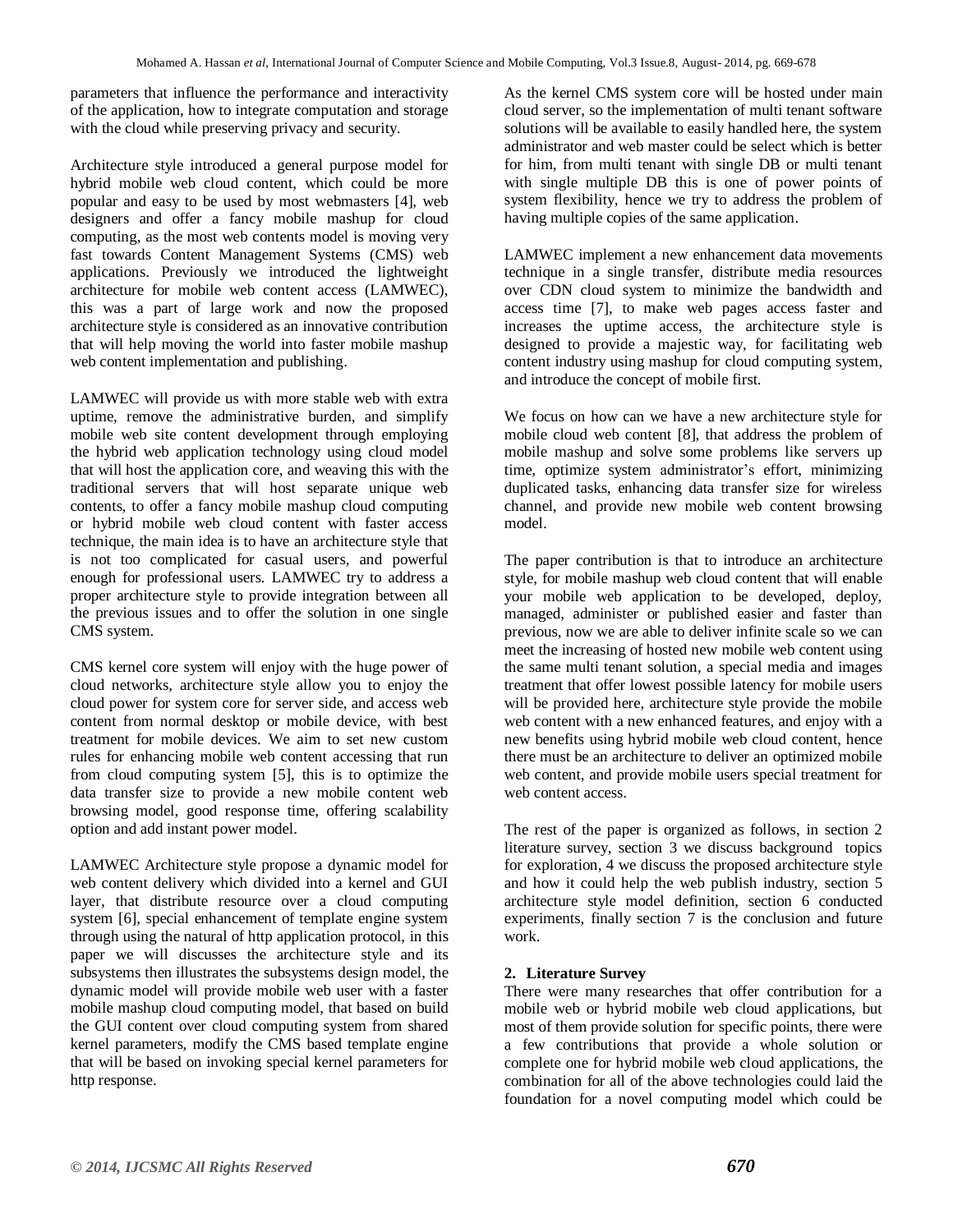called hybrid mobile web cloud applications, research has not given the required attention to the development of mobile web content over cloud computing model.

Here we will discuss some approaches and their drawbacks. The first approach is an elastic web server farm for cloud based on Hadoop [9], using cloud serving infrastructures to host a web application to providing application level scalability, demonstrates its ability to run in isolation different web applications and scale dynamically on a cluster of machines, to run web applications that acquire and pre-process high frequency web feeds such as breaking news and finance quotes, the drawback was it solve the complicated nature and operational overhead of bootstrapping only, scalability for processing and storage only, but the application size remain as it.

The content delivery network system based on cloud storage [10], cloud storage service has recently emerged to provide content storage and delivery capabilities. Cloud storage adopting distributed storage technology and the cache technology, the system provided by telecom operators has mirror servers across the country and can automatically determine the most suitable route between the mirror server and the WAP service users, this model provide storage only, and no integration between application server and storage server. A cloud service environment framework for SCORM compatible content [11], it offer deeply influenced e-learning area, it's a proposal for cloud service environment framework and its service mode compatible content, it realizes content's unified storage and the freely sharing of learning content and record for outside applications, which breaks traditional SCORM compatible LMS's limitations and reduces storage and management cost of SCORM compatible content.

And for hybrid web cloud applications there were some approaches were interested in web mashup and its tools [8], mashup composition tools are at the core of emerging software engineering paradigm, benchmarking is a promising approach providing a strong evaluation mechanism based on quantitative and reproducible measurements, the goal here is to delimit the scope and discuss the feasibility of a unified benchmarking framework targeted for Web-based mashup tools. An efficient mashup tool for searching and fusing web entities [12] this demonstrate a new mashup tool to search and integrate web data from diverse sources and domain specific, it supports adaptive query sets of relevant entities with a communication overhead, it implementation supports a high degree of parallel processing, in particular a streaming of entities between all data transformation operations facilitating a fast presentation of intermediate results.

Last approach is for mobile mashup application [13], it describes a mobile web application that allows browsing conference publications, it queries a main endpoint that serves the conference metadata set, it can be linked to external web services, it follows recent W3C technical advances and as a mashup, requires few server resources, but it was much tied to specific application type and not large enough to be considered as a framework or architecture. Our proposed new architecture model will try to avoid the problems that face the previous approaches, and try to take advantage of the others [14], to provide a very unique contribution for hybrid mobile web cloud applications that and provide a lightweight for mobile web content access over enterprise cloud model.

#### **3. Topics for Background**

#### **3.1. The two Extremes of Mobile Applications**

The foundation of mobile cloud computing, comes from the combination of cloud computing, portable computing devices, wireless communication, location based services, mobile Web, etc. [15], the mobile devices is considered as the entry points and interface of cloud online services, and allow users to access to unlimited computing power and storage space within the mobile domain, there are many hurdles to overcome in mobile cloud computing.

Mobile devices inherently have and will continue to have limited resources as processing power, memory capacity, display size, and input forms. These have been the forming factors of existing mobile application approaches [16]. This is why mobile computing is characterized by severe resources constraints and frequent changes in operating conditions, to identify the fundamental challenges in mobile computing there are several researchers in this area, there are two main forming factors of existing mobile application approaches, we believe that the full potential of mobile cloud applications lies in between these two extremes:

## *3.1.1. Mobile clouds native or native offline applications:*

Most of modern devices applications fall into native offline applications, periodical synchronization between client and backend system is the main issue here, this model act as fat client because the processing of the presentation and business logic layer, is locally done on mobile devices with data downloaded from backend systems, most resources available locally on the fat client, rather than distributed over a network as is the case with a thin client.

## *3.1.2. Web applications or online applications:*

This application model requires that the connection between mobile devices and backend systems is available most of the time, this application type is based on the web technology that has a powerful alternative to native applications, the problems of a cross platform issues the web technologies can overcome them, the advantage of this model overcome some of the disadvantages of offline applications, but it has its disadvantage also.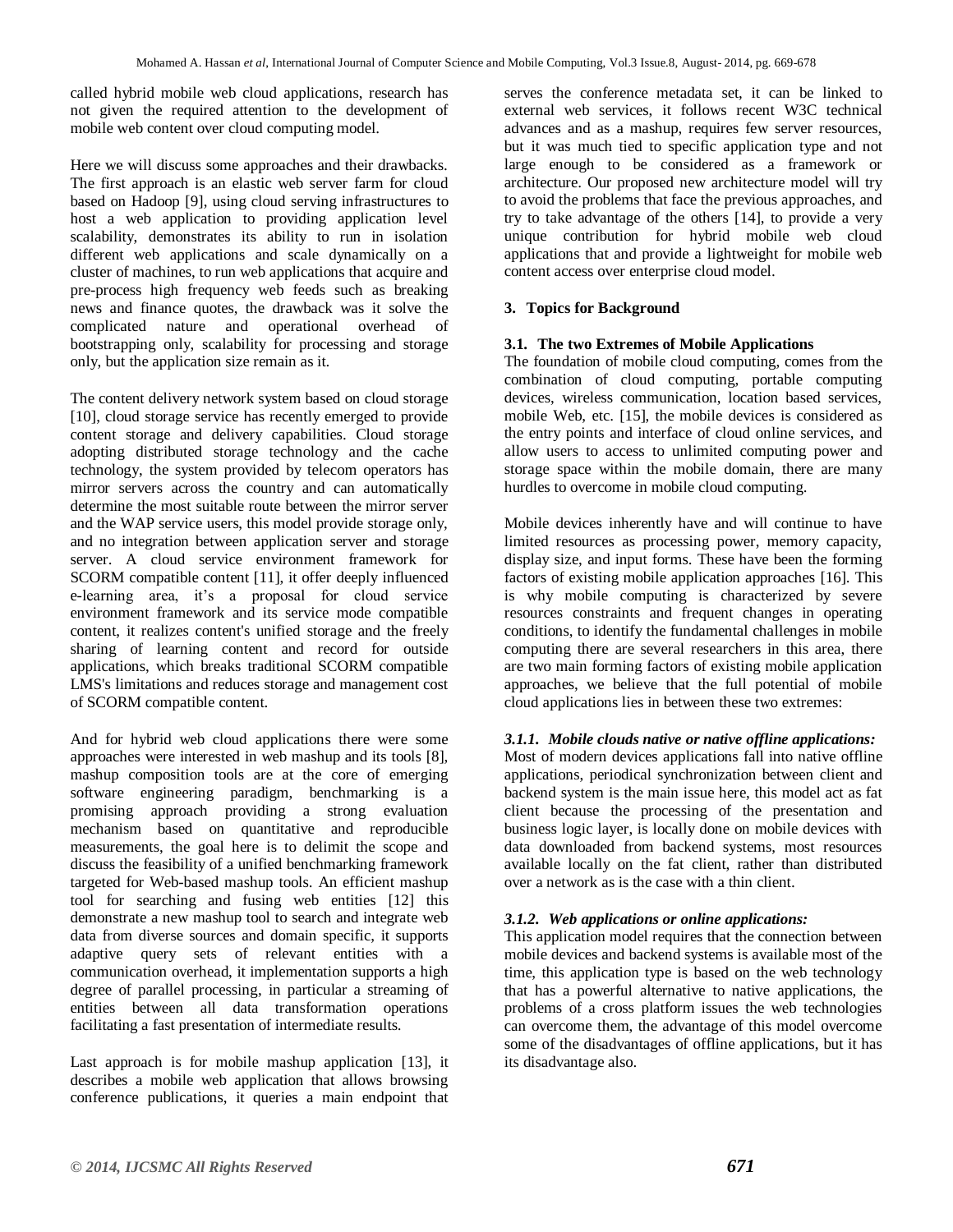#### **3.2. Mashup is the Way of the Future**

When the core functionality of web or mobile application requires mashing up services, this is considered as a mashup application [17], mashup is creating a new web page or application from multiple sources, based on combining resources or functionalities from two or more sources, to run a new application or service, there are many examples of mashup which used for many different business types, for example mashup video is a video that was edited and build from more than one source and finally displayed as a single one video, the most famous example which is very tied to our work is the mashup web application hybrid, which is the web application that its data and/or functionality is combined from more than one source, mashup has characteristics or number of components, that could be describe a sequence architecture model because all of them is based on each other in a sequence scenario, below is a list of this mashup components:

**Type:** Like Data, Consumer and Business mashup.

**Service Provider:** Which they provide access to their resources or services online, this provided services or resource construct the mashup web applications.

**Protocol:** A particular set of rules and guidelines to exchange messages, between services which offered by service providers, protocol used for communication between server and client, and between the resources and the server.

**Data format:** Describes how the information is stored in the exchanged messages, these messages contain the required information in a pre defined data format.

**Architecture:** How the transmission done to the client from the combined resources in the server, there are main different types of these architectures, such as directly send the information to the client or combining it in the server first before sending.

**Interface:** Last step in this sequence scenario is the client have to see final results from a web interface, all of this is based on the mashup type, which done in the first step.

## **3.3. Data Exchange to Provide Lightweight Format**

The process of taking data structured under a source schema and transforming it into another data structured under a target schema this is called data exchange, by the end of this process the targeted data is an accurate representation of the source data to have citation needed, data exchange is based on restructured data unlike the related concept of data integration, there are many languages that could be use for data exchange, and this is called data exchange language and it can be used for any kind of data, this based on the capabilities and qualities determined by comparison with the capabilities of natural languages, any file format that can be

read by more than one program could be classified also as a data exchange language.

Actually there are certain types of languages are better suited for this task than others, because of their specification and natural, there are many popular data formats, some of them like XML and JSON is the best is some applications like mashup, because they are designed to enable the creation of dialects, also they are the most practical choice on internet and web applications today. Mashups could be classified to Rich Internet Applications (RIAs) classification [8]. This class is famous with the lightweight because it use the XML and JSON for message exchange, and this is one of its very important characteristics, this fact led mashup to be quickly development, good enough and situational application developments, it allow applications to have a rapidly changing needs responding, traditional web applications development rely on careful and relatively long lasting development processes that is the opposed to mashup development.

## **3.4. Cloud Computing and Grid Computing**

Cloud Computing is the latest paradigm that involves delivering hosted services over the Internet. Cloud is the most hyped word in the world, and everyone in the industry has his own definition. Cloud computing lets you access all your applications and documents from anywhere in the world, freeing you from the confines of the desktop and making it easier for group members in different locations to collaborate. Cloud computing is a new promising technology that is about how we store information and run applications, instead of running programs and data on an individual desktop computer, in cloud everything is hosted in the cloud network, which is collection of computers and servers accessed via the Internet, we expect the universal access, 24/7 reliability, and ubiquitous collaboration promised by cloud computing [19].

Cloud computing often confused with grid computing, but there is difference between them, when you apply the resources of numerous computers in a network to work on a single problem at the same time, now you are using the grid computing, usually this implementation is used to address a scientific or technical problem that often needs more processing power [20], the famous example for this is the Search for Extraterrestrial Intelligence (SETI), people all over the world allow the SETI project to share the unused cycles of their computers to search for signs of intelligence in thousands of hours of recorded radio data. Berkeley Open Infrastructure for Network Computing (BOINC) is another example of grid computing example [21]. In grid computing it's necessary to use software that can divide and then send out pieces of the program to thousands of computers, this can be done throughout the computers of an organization, or it can be done as a form of public collaboration [20].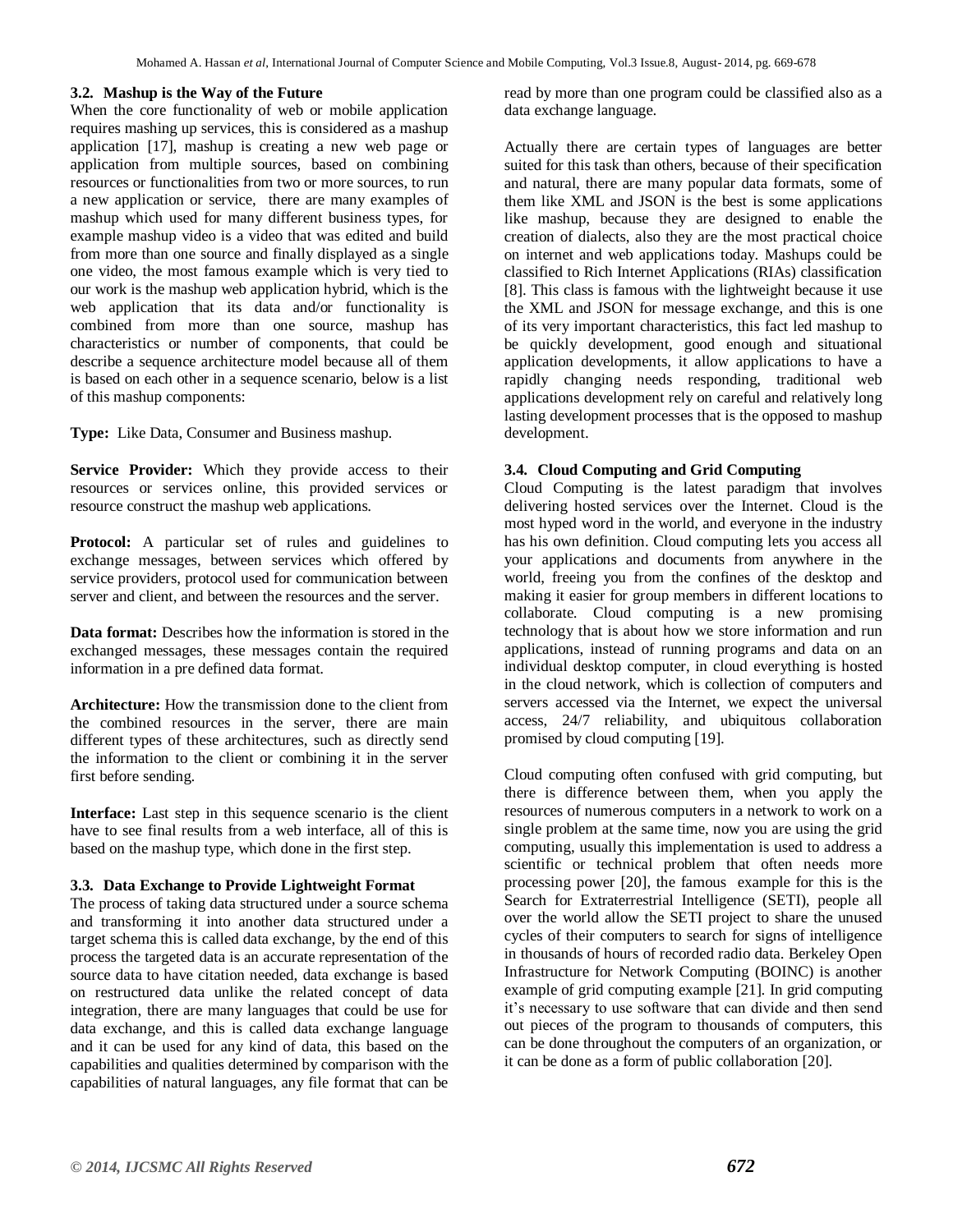#### *3.4.1. Cloud Service model*

In the next decade cloud computing we will promises new ways to collaborate everywhere, through mobile devices, most business applications are moving to the cloud. It's not just a fad the shift from traditional software models to the Internet has steadily gained momentum over the last 10 years [22], there are many different cloud services guises models that would serve you [23], figure 1 illustrate cloud service relationships for IaaS, PaaS and SaaS.



**Figure 1:** Cloud Service relationships for IaaS, PaaS and SaaS

Cloud services are the basic principle behind the emergence of cloud computing, figure 2 illustrate cloud service and cloud deployment models, the main categories of cloud services that can be offered by any cloud architecture and technology is [24]:

- Infrastructure as a service (IaaS)
- Platform as a service (PaaS)
- Software as a service (SaaS)
- Network as a service (NaaS)
- Hardware as a service (HaaS)
- Data as a services (DaaS)



**Figure 2:** Cloud service and cloud deployment models

#### **4. Proposed Architecture Style**

Hybrid mobile web cloud content or mobile mashup cloud computing is the core for architecture style, as hybrid web application is based on mix web content from multiple source, here we will divide the CMS into, application core section which will be called as a system kernel, and user defined section, the application core will be hosted under the main cloud server, and user defined will be hosted under the user traditional client/server, this is to shift the computation between cloud and traditional servers [25], there will be new type of caching also to add extra faster

resource access, it's very clear that the closer you are the faster is.

The proposed architecture style is based on two main directions, the first is hybrid cloud web content, and the second is mobile web content enhancement, this two directions is the core of architecture style implementation, figure 3 illustrate the proposed architecture style design.



**Figure 3:** Proposed Architecture Style Design

Mobile adaptation is the key to mobility and we will use this in mobile web content enhancement [14], mobile web content enhancement style based on media size enhancement and data size enhancement, this is done by let web master create and write his web site content as he like, then there will be a convertor engine that will update the media content link to use the best media version for contacted mobile device, from nearest CDN server or using a long life images technique this is based on the type of cached that is configured here, and for data size optimizer the convertor and translator engine will start to convert the code that should be passed to run under client device, this to a new mobile code that will be based on using JSON to create a new browser content, this is to simplify the code for mobile users.

#### **5. Architecture Style Model Definition**

Our architecture style is based on CMS technology that is running over cloud computing model as a case study, and because that mobile devices today can be seen as entry points and interface of cloud online services, architecture style offer a new mobile browsing experiment using enterprise cloud mashup model, we try to minimized webmasters and administrators effort and try to solve most of their common problems, we try to move the processing computation to cloud model, and relax web admin from all common overhead, also we try to provide a new model that minimize the processing overhead and reduce the amount of transferred data over a wireless channel, the architecture style will provide also a new custom hybrid mobile web cloud content.

From point of view for multi tenant software solutions, architecture style could be implemented as multi tenant with single DB or multi tenant with single multiple DB, this is based on how site admin intend to develop his model, and this considered as power point of system flexibility, our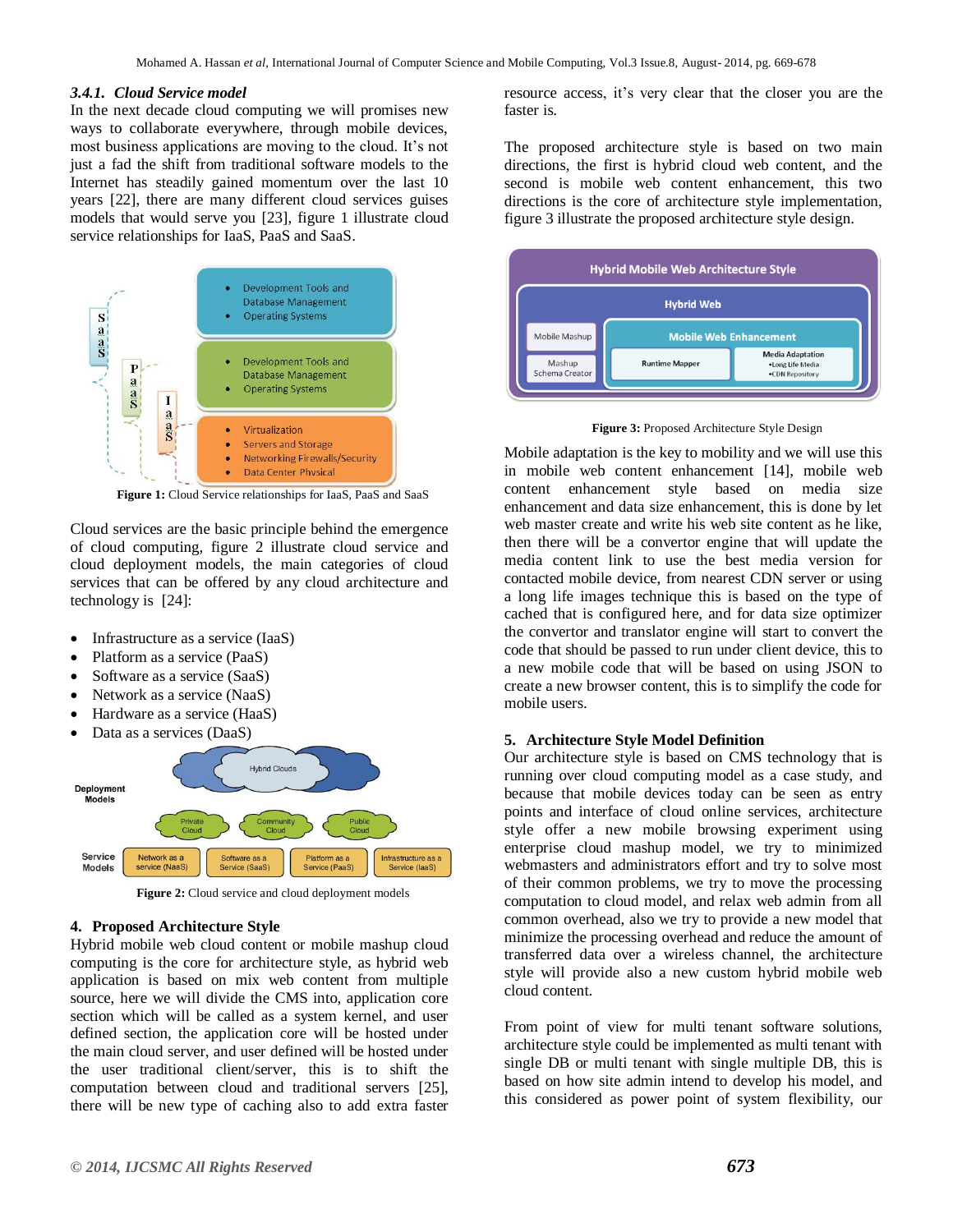work goes through many directions, figure 3 illustrate architecture style roadmap protocol definitions, next we will explain briefly in a few lines about the role of each direction, we consider the following as the five main directions.



**Figure 4:** Architecture Style Roadmap Protocol Definitions

#### **5.1. Mobile Mashup Initializer (Role of the road sign)**

We accept client request the main cloud server process this request and try to identify the connected device, which will help us to know the connected device type, what its screen size, we will have a special treatment for the three screen vision concept to create custom web content for current connected device, current web content that is related to this request should be passed as a kernel parameter to the shared running kernel, this should run some other kernel parameters to get some other information, is this the first or second request and some other kernel parameter that will help in the next phase, and also what is the current running model for multi tenant.

#### **5.2. Runtime Mapper & Optimizer (Role of the optimizer)**

Shared kernel is ready to generating the web content and build GUI, architecture style will allow template creator to define and partition the template into small parts, each part must belong to one of the following classification sets, Rarely or Sometimes or Always, the result of this all is that we will have a mixed running model that will provide us with the final GUI layout, from a fresh dynamic running parts and complied parts, this will help in optimize running process and then save processing time, this enable running a full dynamic web pages with a better performance like if it was a static pages, this was impossible without this smart solution, kernel creates the response with new data formats for data exchange that will provide lightweight format.

## **5.3. Mashup Creator for Hybrid Web (Role of the mentor)**

One of the power points of this contribution comes from that architecture style enjoy with most cloud computing benefits, and add special treatment for mobile mashup hybrid web model, now based on requested DWEC and current connected device mashup main component ready to mashup current web content, mashup creator is responsible for map current request to current template for running DWEC, and manage the presentation layer with its

corresponding database, most kernel parameters and roles will done here in order to make final response ready to send back to the client, here is an important part which how the current content will be ready for next phase which is mobile web enhancement.

#### **5.4. Mobile Web Enhancement (Role of the postman)**

mobile web enhancement include many other subsystems all of them is responsible for optimizing and enhancing data size for transferring them over the wireless channel, the implementation for long lived and user defined images concept comes here, the images classifications will be skeleton images resources and user defined resources, user defined will be classified into sub class which is semi persistent and volatile persistent, shared kernel now should update the images resources URL and deiced which type of image classifications should be used, cloud help running shared kernel to check where is the nearest CDN repository that should be used, this will enable faster response to client as the client now will request the image resources from the nearest edge server from him, best version of image should be passed to the client, based on current connected device and what is the best version for this device, shared kernel now will update all above mentioned parameters and set final image URL that should be used with current web content.

## **5.5. Master Savior Generator (Role of the savior)**

Based on the type of implemented multi tenant software solutions for current shared CMS version, master savior generator which will combine all previous subsystems and integrate them to create final response, as generating web content for mobile is not simple like the desktop most of mobile mashup should be integrated here, now we are ready to send the final web content back to the client, caching under nearest edge server should be done now for facilities next client requests, also next request will have to update new parts only and keep any cached parts that has no new update, so new requests will keep the main skeleton as it if there is no new update happen on template server.

The architecture style cloud section has two main components, server component and cloud component, the CMS kernel will be hosted in the main cloud server, each web content presentation layer (PL) in addition to its database, will be hosted under the traditional web server, each PL with its database produce a version for web content for current web content, each GUI has a template sets that produce different content design interface for some current used design.

*This defining formal notation for dynamic web content that uses same kernel over some cloud servers:*

## $\exists$  **cp,g** s.t.  $\forall$  **w** ∈ **W** | **W** = {**w**<sub>1</sub>, **w**<sub>2</sub>, **w**<sub>3</sub> …, **w**<sub>n</sub>}

Where D is all dynamic web content that hosted over traditional web server and use the same kernel from this main cloud server, cp is the current presentation layer with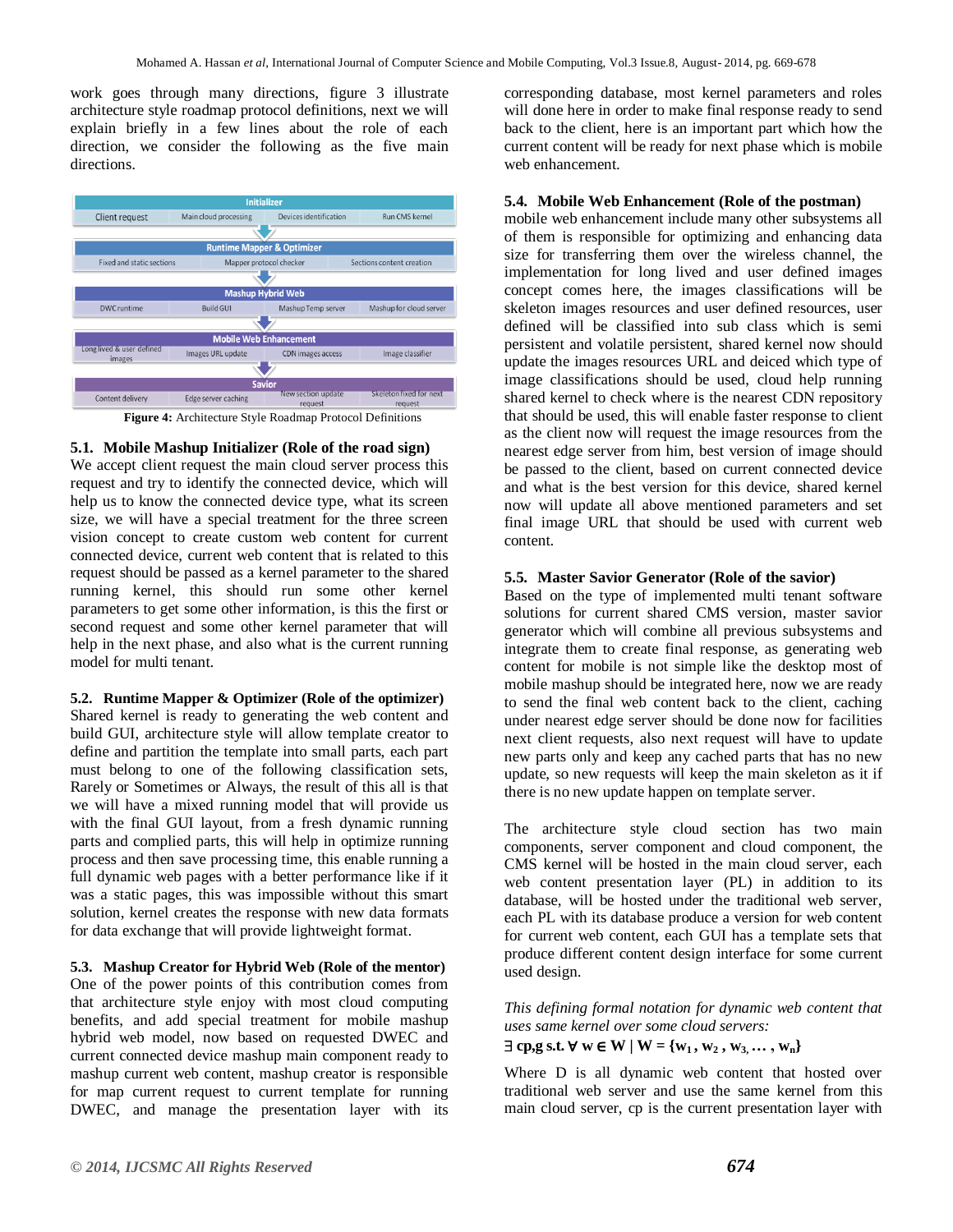for some current of database version, and g is the GUI with a its current template.

#### *This is defining formal notation for different web content sets, with its PL and GUI template set:*

 $X = \{x_1, x_2, x_3, \ldots, x_n\}, P \{p_1, p_2, p_3, \ldots, p_n\}, \text{and } T \{t_1, t_2, \ldots, t_n\}$ **t<sup>2</sup> , t3, … , tn} | P** ⊆ **A & T** ⊆ **A**

X is a set that contain different dynamic web content (DWEC), which is running under different traditional web servers, that uses the same CMS kernel over the main cloud server, P is a set of presentation layer interface and its database content, T is a set of template set, such that P is a proper subset of A and T is also a proper subset of A.

#### **6. Experiments**

We conduct different six experiments, that will provide to us the evaluation of the architecture style and proof that we have complete the architecture style successfully and give us a conclusion about our work, each scenario of this experiment provide a new measure.

| Mobile                         | OS                    | Display        | Processor<br>Speed     | Internal<br>Memory | Display<br>Color |
|--------------------------------|-----------------------|----------------|------------------------|--------------------|------------------|
| iPhone 5s                      | iOS 7                 | 4.0<br>inches  | Dual-core<br>$1.3$ GHz | 1GB                | 16M              |
| LG<br>Nexus 5                  | Android<br>OS, v4.4   | 4.95<br>inches | Ouad-core<br>$2.3$ GHz | 2GB                | 16M              |
| Samsung<br>Galaxy<br><b>S4</b> | Android<br>OS, v4.2.2 | 5.0<br>inches  | Ouad-core<br>$1.6$ GHz | 2GB                | 16M              |
| Nokia<br>Lumia                 | MS Phone<br>8         | 45<br>inches   | Dual-core<br>$1.5$ GHz | 2GB                | 16M              |

**Table 1:** Different emulators with different parameters that used for testing

We use different mobile emulators trying to cover most common mobiles devices used today, table 1 explain some devices used in this experiments, our contribution here is to explain how can we offer hybrid mobile web cloud content, that will work well in most mobile device in different parameters and hosted over cloud computing model.

#### **6.1. Mashup for Different GUI use the Same Kernel**

This experiment will going to evaluate how we could offer mobile mashup cloud computing, for different GUIs with different web content that use the same shared kernel, all of this created instance will enjoy both of advantages for cloud computing and mobile mashup web content, like allow for reusing of existing applications, time saving and rapid development, no extensive IT skills are required and cheap cost efficient.

We access three different web content each one has its own database, GUI interface and its custom configurations, all this web content instance is hosted on different dedicated servers, but all of them use the same cloud shared system kernel, this experiment is created using a normal computer, with a Google Chrome web browser running on a windows operating system, with a resolution 1440 \* 900 and this is considered a large screen size in our testing, we only focus on the multiple instance building feature, figure 5 illustrate how could we display the home page of different three web content, each of this instance implement its own GUI, database content and its custom configuration.



**Figure 5** Multiple instances web content running the same shared kernel

#### **6.2. Content Access Response Time**

In this experiment we access different three mobile cloud web contents from the same mobile devices, this explain how we get more benefits and features to mobile web content creation industry, and content publishing through optimizing the transferred data size and allow faster mobile web content access, we access both the same web content versions, the traditional web content which run over the traditional CMS, and same content layout after migrating it to the cloud mashup model, which run the same shared CMS system kernel, figure 6 illustrate the response time for same web content that run over traditional model compared with hybrid mobile web cloud content access response time.



**Figure 6** Primary Results for Response Time

#### **6.3. Hybrid Mobile Web Execution Time**

In this experiment we access different three web contents instance from different five mobile devices that are listed in table 1, we create different three experiment when access the same web content from the same mobile device, this offer us a three series sets for each mobile cloud web contents, figure 7 illustrate execution time primary results, we try also to check if there is extra overhead or another new load from our main subsystems, which they are running over CMS engine to implement architecture style.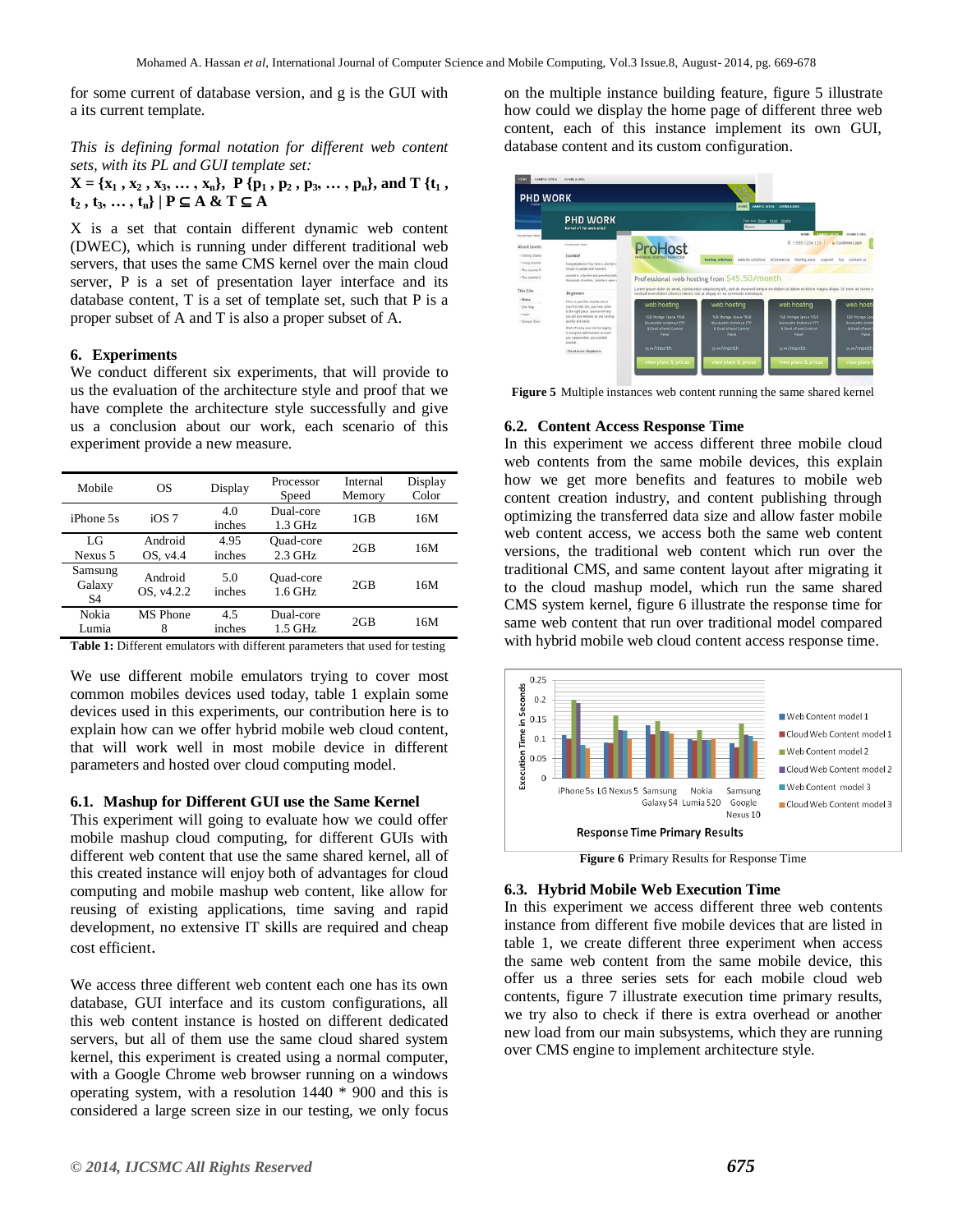

**Figure 7** Execution Time for Three Instances Using Same Shared Kernel

#### **6.4. Minimized Transfer Data Size**

We access both home page and inner page for single one implemented instances, from Samsung Google Nexus 10 this create to us two main experiments, this device is considered as an intermediate mobile device, which located between desktop and smart phones mobile device, also it's the intermediate device in our three vision screen, we have measure how the mobile web enhancement play a great role in optimizing the data size, different parameters like numbers of HTTP requests, the HTML text size, JS size, total transferred size and also some others options, we run this two experiments with traditional web content and with the same web content, after implementing the new architecture for different two pages, we will differentiate between first request and second request by the transferred data size, figure 8 and figure 9 illustrate the analysis of minimized transfer data size results for mobile mashup enhancement, with data exchange to provide lightweight format for desktop and for mobile devices, the transferred data size in kilobytes when access web content from mobile device.



**Figure 8** Primary Results for Home Page to Analysis Minimized Data Size Transfer after Mobile Web Enhancement



**Figure 9** Primary Results for Inner Page to Analysis Minimized Data Size Transfer after Mobile Web Enhancement

#### **6.5. Media Adaptation for Long Life Media**

In this experiment we request a three different web contents, to measure the media size used for each web content and show how media adaptation offer a great optimization value, each web content has two sub scenarios first before apply the architecture style, which have not any media adaptation treatment, and the second scenario after applying the architecture style which provide us with long life media concept, we compare both two sub scenarios with each other's and also check the difference between data sizes for each, we will go to measure the size of CSS images files and normal images files, all of this two types is classified to skeleton images, semi persistent images and volatile persistent images, in first scenario there is no effect for this three types we just list how much their size was, but in second scenario we show how we use befits of this classifications and how they effect in data transferred size optimization, and how this save media size for next request after applying the architecture style, figure 10 illustrate the media adaptation with long life media enhancement for mobile mashup cloud computing.



**Figure 10** Media Adaptation for Mobile Mashup Cloud Computing

This give us a real experiment results which will proof that we can offer a new model for hybrid mobile web cloud content and having many different version for web content that is based on one single kernel that is hosted over the cloud computing, without having to create a new copy for each new web content, and host is separately on client server model, all of this without adding more layers to the system which is not perfect all the time.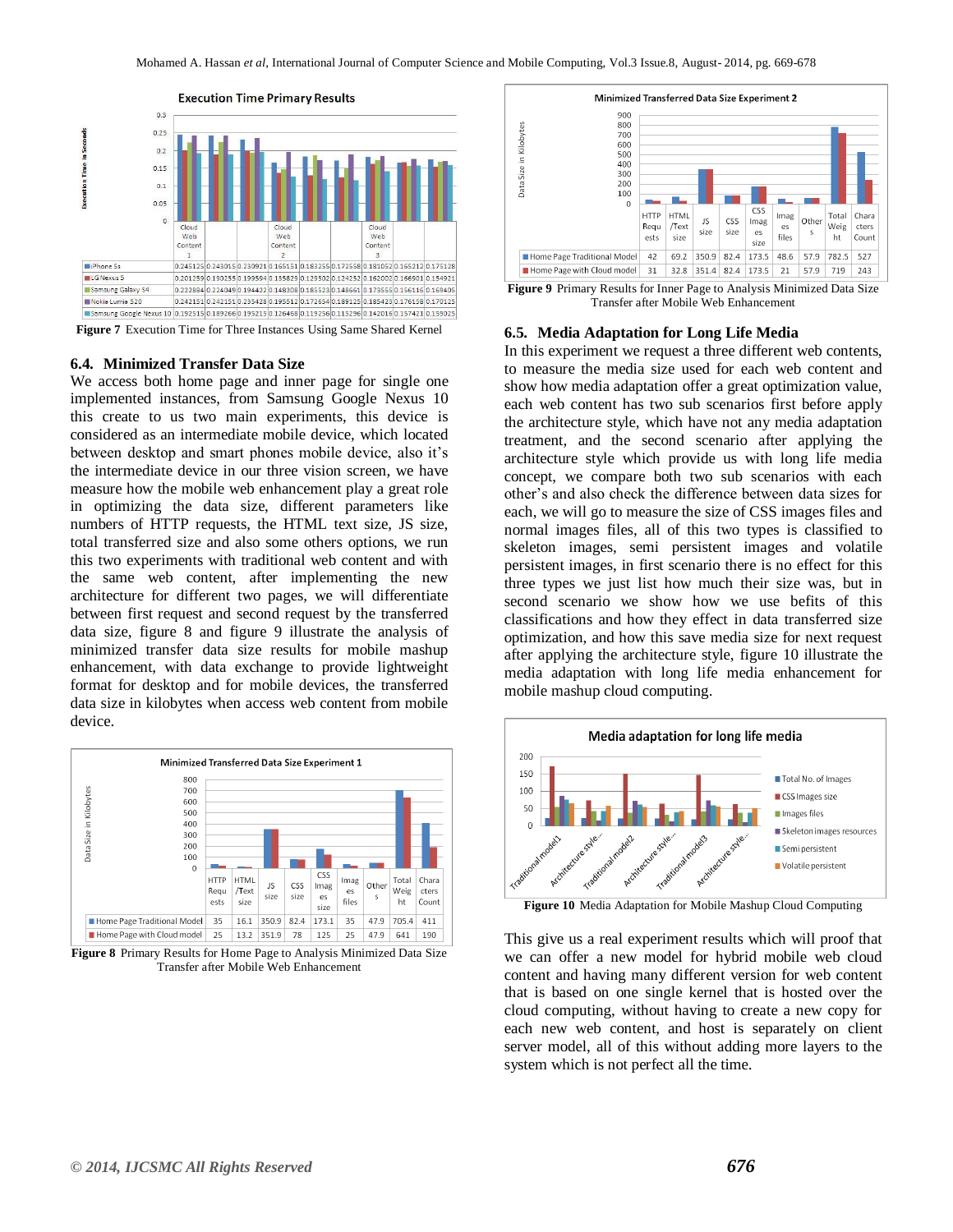#### **6.6. Experiment for Subjective Test**

The first experiment is evaluation for webmasters subjective test for using shared kernel for mashup building, this measures could provide validity to architecture style, and for evaluation of hybrid mobile web content, we create a two new test which is the subjective test.

We get webmasters opinions about using the architecture style for administer their web contents, and how this style add more value and features for using the new era of mashup CMS cloud model, we conduct a subjective test with 40 webmasters, the rating system scale was 0:10, 0 is very bad and 10 is perfect, we create two tests the first one is for webmasters administration working effort, and the second one for webmasters evaluation for architecture style adding features to have a full opinion about the overall proposed architecture style, figure 11 illustrate admin effort after use architecture style with its administration area, figure 12 illustrate webmasters features evaluation after using architecture style to implement and create a new content.







**Figure 12** Webmasters Evaluation for Architecture Features

#### **7. Summary and Conclusion**

The aim of this work is to introduce a new innovative architecture for hybrid application to build mobile web content, in order to fulfill and to address the problem of having multiple copies of the same framework, which used to create multiple web content, and enhancing the mobile web content browsing, the architecture style solution provide an enterprise web platform architecture with a very optimized network data transfer, enabling scalability, instant computing power, save time and administration effort, offer a smart technique for optimized access over http protocol, separation between system kernels, logic and interface will enter our architecture style to the new era that best matching cloud computing technology.

During this paper, we studied the hybrid mobile web cloud application that uses the same shared kernel, how special CMS clustering application model being employed, this makes us trying to find an applicable solution for mobile web content access over enterprise cloud mashup, and we try to find a novel architecture style solution that provides enterprise mobile web platform architecture with an optimization enhancement for network data transfer. Our principal contribution is not only to implement all the previous ideas but put all of them in a single package with a very high coherent to each others. From this point of view we developed the lightweight architecture for mobile web content access over enterprise cloud mashup.

This proposal should move the world into faster web content implementation and publishing, and will enable webmasters and site administrators to quickly build, deploy and manage their web contents, also it will offer new web applications opportunities, the LAMWEC use most of the cloud computing benefits like, elasticity, economics, all services is automated, all services is managed and the most power point is that it's always up-always on. The LAMWEC focus on user experience and offer a real solution for it, better picture treatments for the three devices concept, offering a complete innovative solution for web content creation and publishing for hybrid mobile web cloud content.

#### **References**

[1] http://www.fool.com/investing/general/2013/01/19/mobileovertakes-desktops-in-2013-microsoft-be-war.aspx, retrieved on 2014

[2] Web Services, Service-Oriented Architectures, and Cloud Computing, Douglas K. Barry, David Dick, 2013.

[3] Mashup: Web application hybrid, Stephen Baden, Drew Lefebvre, Jamal Dar, Mathew Langner, Min-Tse Yu, 2011.

[4] Deploying Customer Service in the Cloud: The four phases from implementation to transformation, by Oracle, 2012.

[5] "Mobile Web Development" © 2008 Packt Publishing, ISBN 978-1-847193-43-8

[6] A Study of Cloud Mobility in a Mobile Cloud Network based on Future Internet Approach, Dongha Kim, Hyunjun Kim, Gijeong Kim, Sungwon Lee, 2012.

[7] http://whatis.techtarget.com/definition/ content-deliverynetwork-CDN, retrieved on 2014.

[8] Towards A Unified Benchmarking Framework for Web-based Mashup Tools, Saeed Aghaee, Cesare Pautasso, 2012.

[9] An Elastic Web Server Farm for Cloud Based on Hadoop, Krishnan S., Counio J.C., 2010.